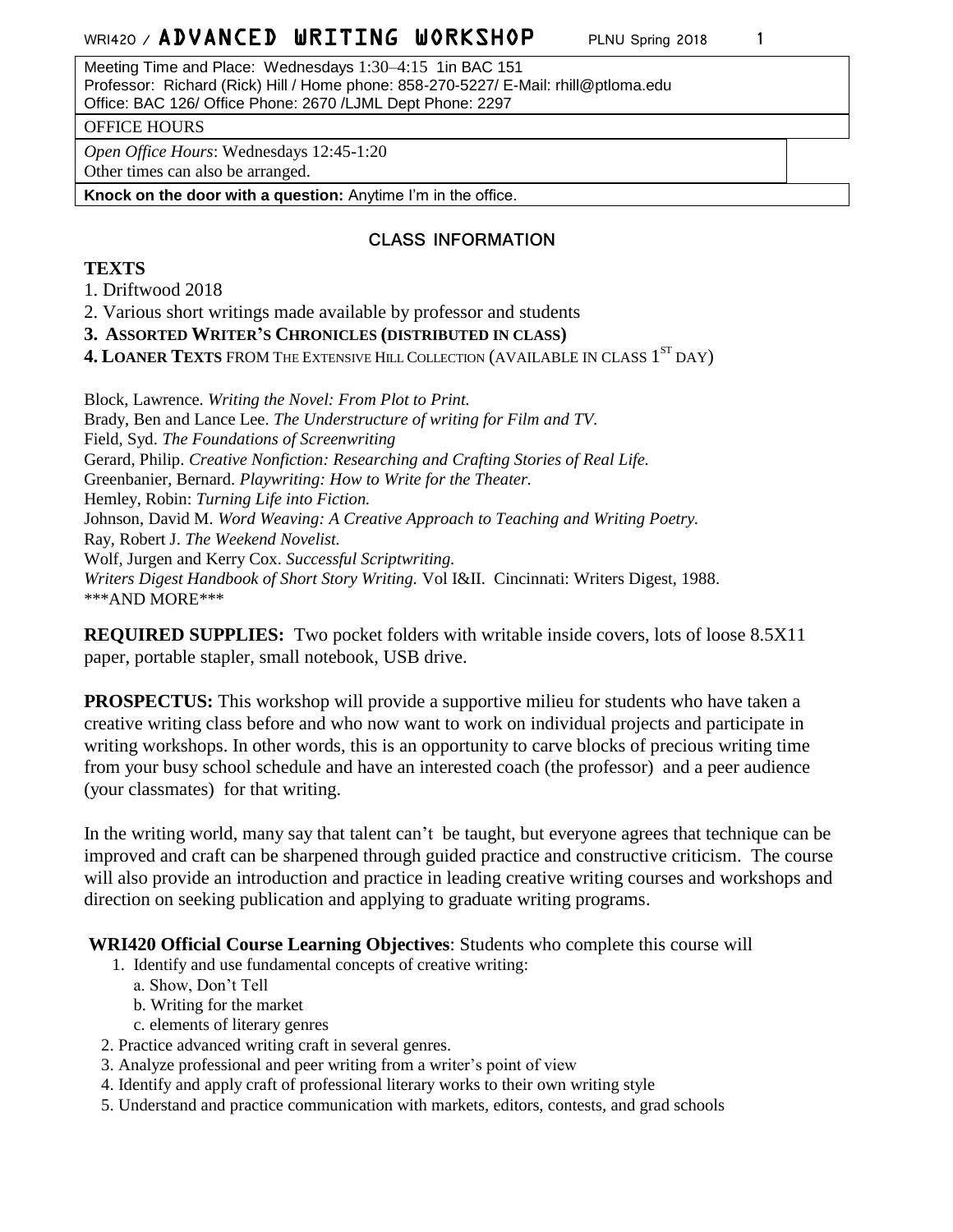**ACTIVITIES:** Workshopping individual projects will be our main class activity once we have generated new material to workshop. We will also write serial poems and stories, review current literary magazines, watch videos of contemporary writers, review publication mechanics and publishing opportunities, discuss graduate school and employment in writing, and practice formal readings of completed projects.

**FOCUS and EXPECTATIONS:** Students may work on independent projects in fiction (short story or novel), poetry, creative nonfiction (pure and applied), or drama (screenwriting or playwriting). Students may also choose any custom configuration of the above approved by the professor. Prestructured semester plans are also available for students who need or want them. I will read and comment on all of your projects, and each student should take the initiative to make appointments to meet with me for conferences at least twice during the semester, with the first conference before midterm.

## **ASSIGNMENTS**

## **Reading**

Students will read and be prepared to discuss daily assigned writings supplied by the Professor and classmates, the loaner textbooks, the *AWP Chronicle*, and other sources. **Being prepared includes at least a half-page of single-spaced, typed notes on each assignment, due at the beginning of the class period in which the assigned item is discussed**. These notes should not be summary, but should otherwise demonstrate that you have done the reading. Answer the questions: What is the takeaway for me? What can I use? What won't I use? Then add any further comments you have room for.

**NEW Writing:** Four times during the semester (about every three weeks) each student will turn in at least 3 pages of new poetry or 5 pages of new prose, or 5-10 pages of new script. "New" is defined as conceived and written after January 1, 2018. It is understood that this new work is raw, fresh, and incomplete, but do include page numbers, present in the How To Send format and use your spell checker. Do NOT turn in a first draft/freewrite—go over it at least once before you print it. Also do not turn in work written for another class taken concurrently (WRI320, 321,322, etc.) for these assignments. **The temptation for writers is to rest on our laurels and fine-tune, but this class is mainly about moving forward.** 

*In addition to the above, various short readings and/or writing exercises will be assigned for both in and out of class throughout the semester.*

## **Workshops**

Each student will put before the class at least three workshop-ready projects during the semester at regularly scheduled intervals.

-A workshop ready project is defined as 1-2 poems or one flash fiction or one 5-20 page short story or one 5-20 page CNF piece, or a 10-20 page excerpt from a novel or book-length CNF or 10-20 pages of a playscript or screenplay script in progress.

-The item submitted may be either a new piece, further developed from when it was first submitted for a 2-week assignment, or something you have worked on before on your own or in another class. If you use something you've worked on before, do a complete revision before you submit it. If you are submitting something from a previous class, it must be substantially revised, taking in consideration professor and peer comments. Be prepared to show the before and after. **You should NOT submit anything you are working on in a concurrent poetry, CNF, or scriptwriting class.**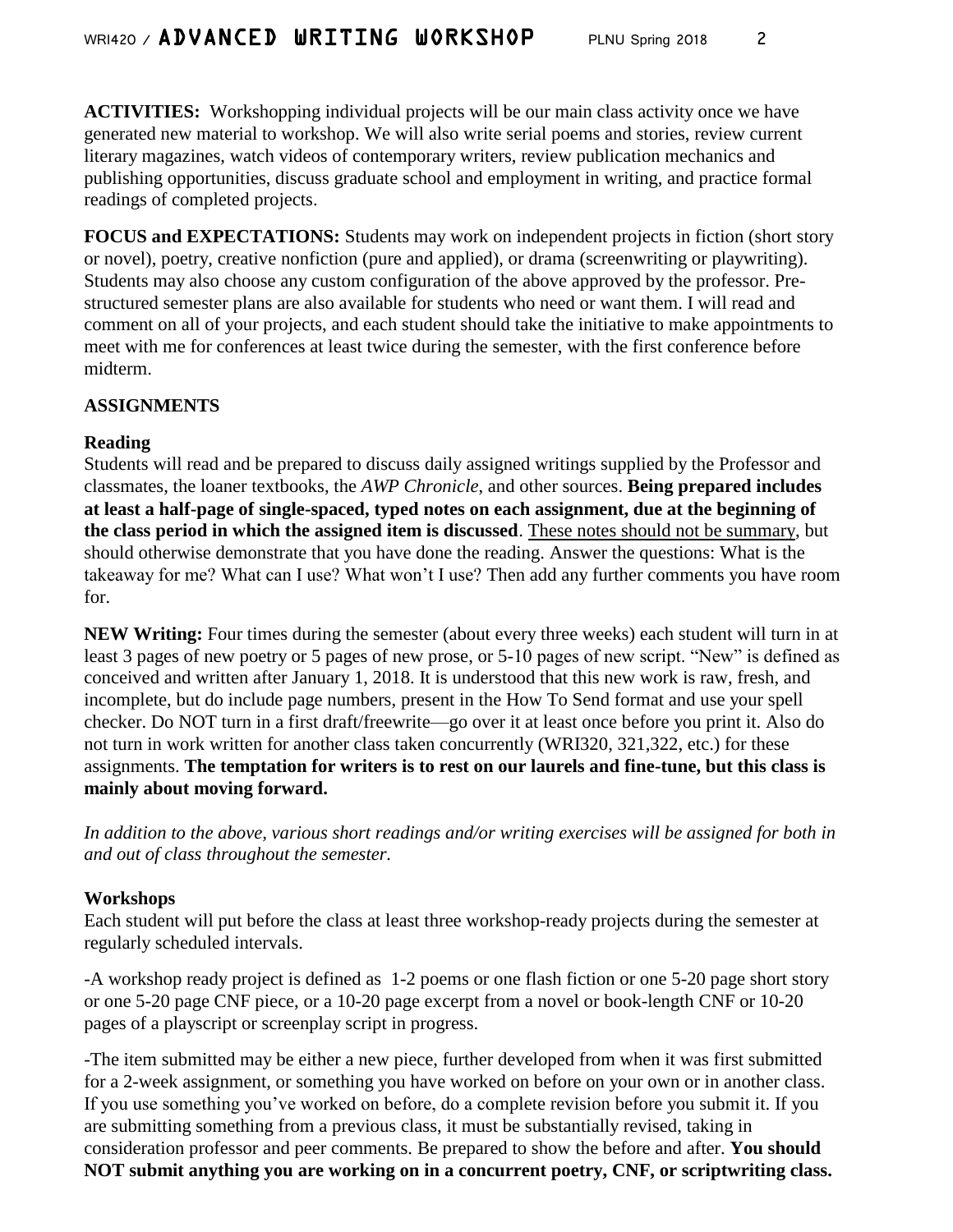## **Workshops continued – How to submit your workshop piece**

Workshop pieces must be emailed via file attachment to class members (including the professor) at least two calendar days before the workshop is held—so for our Wednesday classes, Monday at 5 p.m is the latest day you can submit your work for workshop and credit.

## **Midterm project**

Beginning the sixth week of classes, **e**ach student will give an organized, 5-10 minute report on the supplementary text they choose from the extensive Hill collection. The presentation will consist of (1) a short overview of the book from prepared notes, including a recommendation for or against reading the book and (2) a reading generated from an exercise or idea from the book. The exercise or idea may also be used for NEW writing assignments. The notes and exercise are due at the beginning of class on the day the report is due.

## **Final Project**

For the final project, senior Writing majors will complete a portfolio of 20-40 pages of finished work in the the LJML senior portfolio format. Junior Writing majors will also put together a draft portfolio that may be revised and augmented in the senior year. Non majors will collect their class writings in a folder that will be useful in future writing classes, grad school, or employment. All groups will research literary markets and prepare at least two submissions in ready-to-submit-to-editor format, with envelope and SASE.

## **ADVANCED WRITING ESSENTIALS**

1. WRITING TIME and a quiet place that you can write. Budget time for this class as you do for the others: two hours outside work for every class hours. That gives you six hours per week. Make that a minimum, and plan to write every day this semester, including Saturdays and breaks.

**ATTENDANCE** is crucial in a workshop course. If you think you may have to miss more than two class sessions this semester, please take the class at another time when you can get more out of it. Two absences before midterm triggers de-enrollment. Since we're meeting the equivalent of 3 regular class days each Wednesday, **More than one absence will lower your grade.** After the second late arrival / early departure, these occurrences will count as half-absences. We may move the class meeting place around some—be sure to check in if you've been absent.

CLASS PARTICIPATION is also essential. We'll get to know each other well by mid-semester or so, but don't wait till then to speak up. Also, a workshop can't work without timely reading of material put before the workshop (rather than reading right before or during class) and making both written and oral comments regularly. Reading worsheets thoroughly before class is a primary component to a successful workshop. **Neglecting this crucial assignment more than once will lower your grade.**

ASSIGNMENTS & DEADLINES: My experience as a writer has taught me that (a) waiting for inspiration is usually a waste of time, and (b) working under pressure often produces inspired work. To encourage inspired work, all assignments and worksheet items must be turned in on the announced due date or they will not count for grade credit. **More than two missing or late items will lower your grade.** 

WRITING MECHANICS: All work turned in must be prepared as if each piece were being submitted to those artistic and picky souls who publish creative writing. **All work submitted for credit must use the supplied "How to Send" formats for each genre.** Proofread carefully, and run our work by other readers before you turn in anything. CAUTION: DO NOT THROW AWAY ANY DRAFTS UNTIL THE END OF THE COURSE.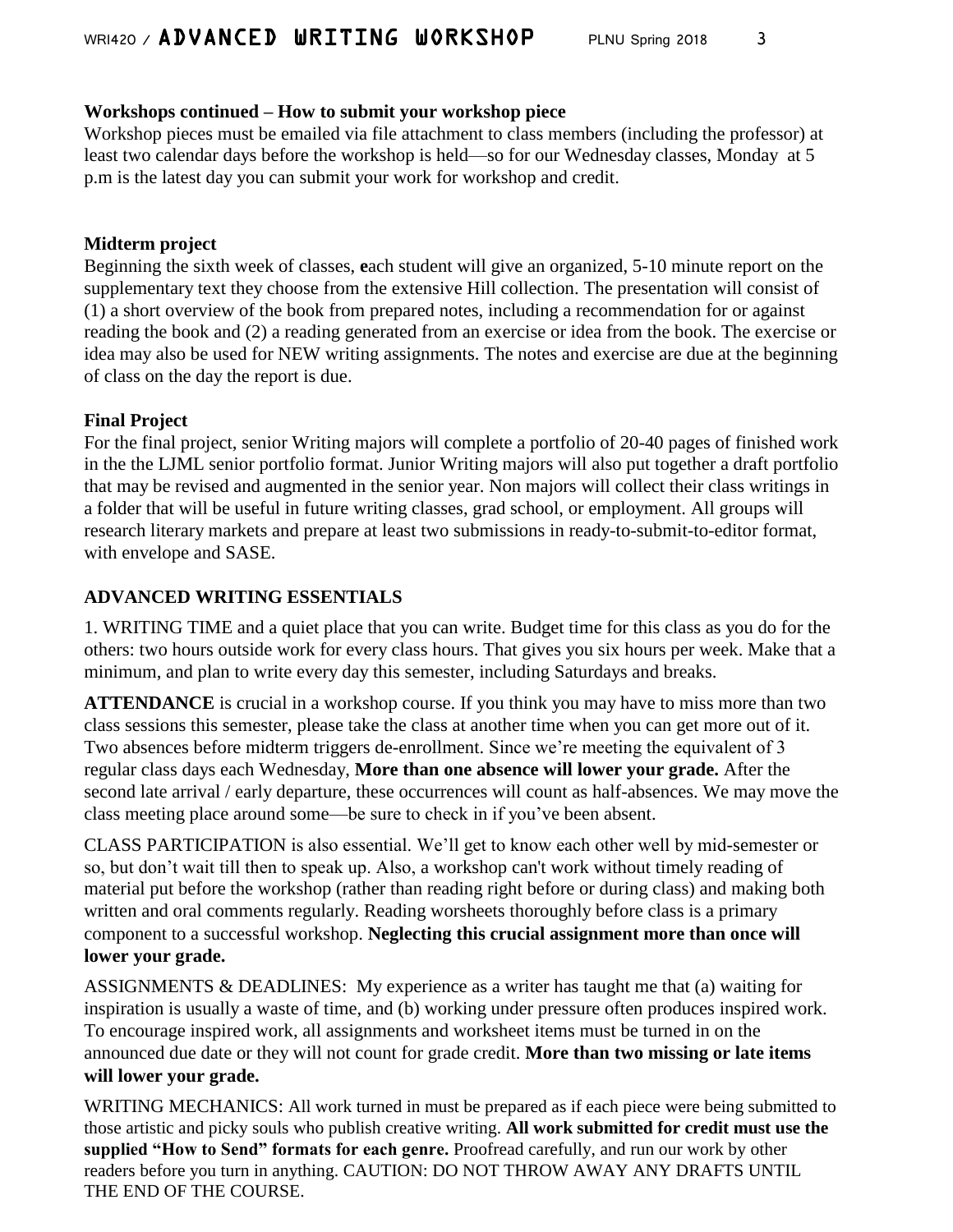**A WORD ON WORKSHOP DISCUSSIONS**: Feel free to write whatever you want. As a reader, strive for editorial detachment, offering constructive comments on projects put before the workshop, regardless of whether you "like" them or not. I'm not overly fond of several of the assigned text pieces, but we are approaching writing in general and workshop pieces in particular as writers rather than literary or social critics, so personal, political, religious, and moral opinions should not dominate our discussions.

A CAVEAT ON "WRITING WHAT YOU WANT": You can write whatever you want without fear of shocking me; however, **you should not read anything aloud in class or in our public reading final that would offend those who avoid profanity, sex scenes, or graphic violence. Likewise, you should not put such items before the workshop. If you have any question as to whether an item is okay to read out loud or put on the worksheet, always show it to me first.**

**Classroom Deportment:** Please, no private conversations during class discussions, doing work from other classes, texting, goofing off on your computer during class time, writing new work during discussions, or any other non-advanced writer attention-breakers. Violators will be deported to a WRI110 class and/or receive a lower grade.

**EVALUATION:** Grades will be based on completion of assignments, attendance, class participation and engagement, commitment to improvement, and demonstrated willingness to work at the craft of writing. Grades will NOT be based on your innate talent or lack thereof, your subject matter, writing style, or whether or not you agree with me in class discussions and workshop sessions.

**HOW TO GET THE GRADE YOU WANT:** I will use the following guidelines when I determine final grades. Pluses or minuses will attach where categories seem to overlap.

*How to insure an A:* Miss no class sessions. Participate in every class. Work hard (multiple drafts) on your writing all semester. Do your best on all writing exercises. Follow all guidelines for writing time, deadlines and mechanics. Read workshop pieces well in advance of class time and annotate copiously. Get your work on the worksheet as often as possible. Turn in all your writing exercises to the class book editors. Schedule at least two conferences, one before midterm. Do a standout final portfolio.

*How to insure a B:* Miss no more than one session. Participate often. Read and write comments on worksheets before class. Miss no more than one assignment, revising often. Follow guidelines for writing time, deadlines and mechanics. Turn in all your writing exercises to the class book editors. Turn in the portfolio and final assignments on time. Do a conscientious and thoughtful final portfolio.

*How to insure a C:* Miss no more than two sessions. Participate regularly. Read all worksheets before class starts. Miss no more than three assignments. Put work on the worksheet at least twice. Follow mechanics guidelines and miss no more than one worksheet deadline. Turn in most of your writing exercises to the class book editors. Complete the final project.

*How to insure a lower grade:* Come unprepared, miss more than threeclasses, arrive late often, miss assignments or turn them in late, participate rarely, miss deadlines, read assigned material right before or during class, and don't pay much attention to the class guidelines.

**THE FINAL EXAM** will consist of a senior portfolio (or junior portfolio draft, or non-major writing collection) and public readings of work completed in this course. Since our class is at an usual time, we will schedule the final at a time during finals week we all can attend.

**AND FINALLY,** This class will run on a cooperative basis. Comments and suggestions are always welcome. I'm open to alternate assignments and productive writing plans. Don't be shy about scheduling conferences—think of them as a regular and necessary part of the course.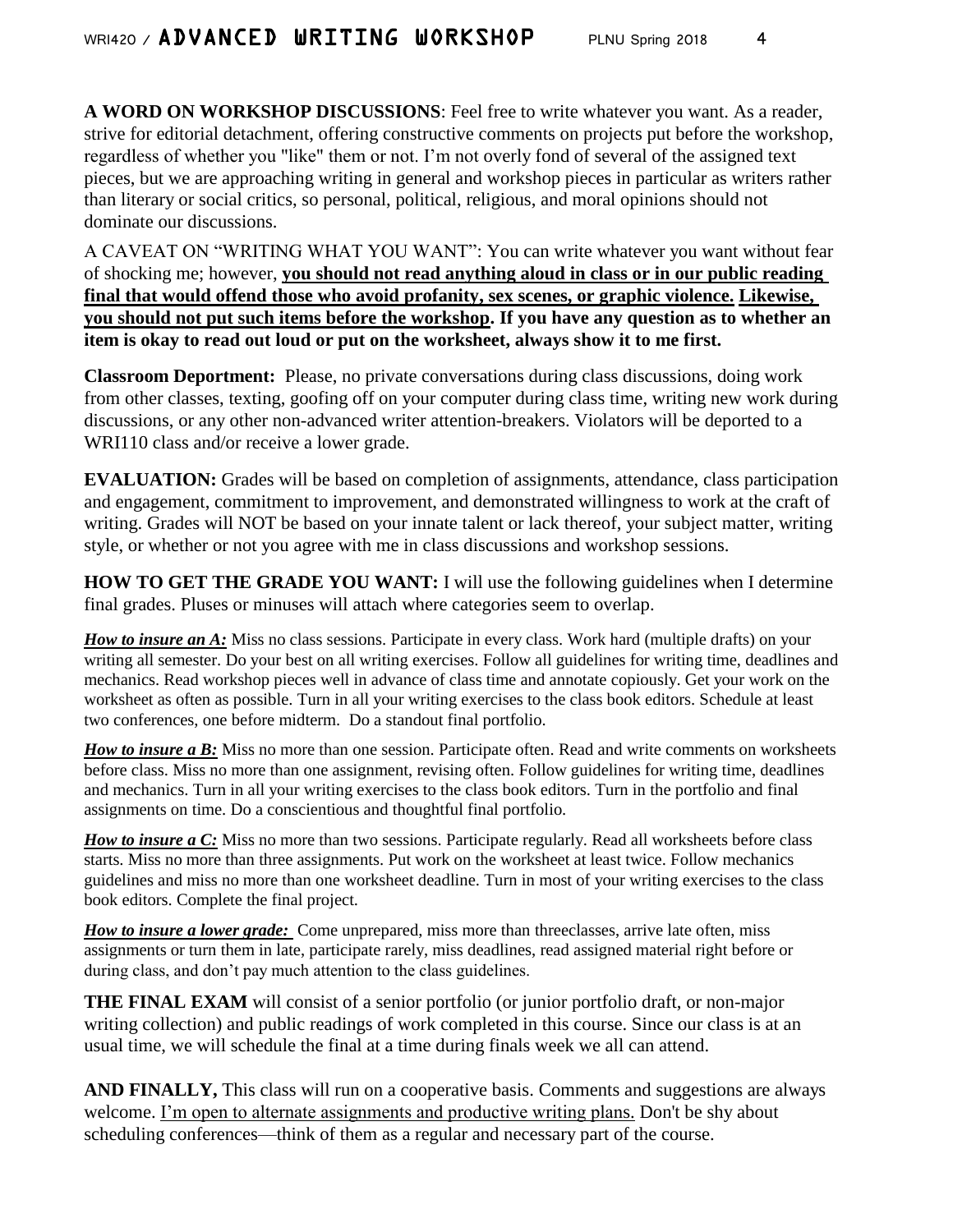| Week &<br><b>Dates</b>                 | <b>Topics &amp; Activities</b>                                                                                      | Read by beginning of class<br>and type a response                                                                                                                                                                                                                                                          | <b>Writing Assignments</b><br>due by beginning of<br>class /                                                                        | <b>Provocative Questions,</b><br>Announcements,<br><b>Exhortations &amp;</b><br><b>Admonishments</b>                                                                                   |
|----------------------------------------|---------------------------------------------------------------------------------------------------------------------|------------------------------------------------------------------------------------------------------------------------------------------------------------------------------------------------------------------------------------------------------------------------------------------------------------|-------------------------------------------------------------------------------------------------------------------------------------|----------------------------------------------------------------------------------------------------------------------------------------------------------------------------------------|
| 1.<br><b>WED 1/10</b>                  | Class intro.<br>How to Send formats.<br>How to write a poem<br>FREE Writer's<br>Chronicle<br>Pick a loaner textbook | Syllabus.<br>"Gimpel the Fool" by Isaac<br>Bashevis Singer. Available in<br>PDF online—google and print it.                                                                                                                                                                                                | One paragraph on the<br><b>WRITING TECHNIQUES</b><br>used in "Gimpel." NOT a<br>Literary analysis<br>Notes on syllabus<br>questions | What is "Writing for the<br>Reader?"<br>What makes a piece of<br>writing work?                                                                                                         |
| 2.<br><b>WED 1/17</b>                  | Pass-around poem<br>Five steps to readable<br>fiction.<br>Pass-around story<br>How to write CNF                     | I picked the first Writing<br>analysis; now you please pick a<br>story or poem that has helped<br>your writing. Bring a copy of<br>your item to class and we'll<br>make items available to other<br>students. Be sure to reread the<br>piece before you lead the<br>discussion when your turn comes<br>up. | One new original poem in<br>HTS format<br><b>AND</b><br>One double-spaced page of<br>fiction in HTS format                          | We're looking at writing this<br>semester from a Writer's<br>POV: not what was done, but<br>HOW it was done.                                                                           |
| 3.<br><b>WED</b><br>1/24               | Sign up for<br>Workshop first<br>round. 2-3 students<br>per week.<br>Copies of first round<br>schedule distributed. | Student-supplied piece TBA                                                                                                                                                                                                                                                                                 | Response poem<br>Page 2 story                                                                                                       | What's the diff between<br>Playwriting and<br>Scriptwriting?<br>You must email your<br>workshop piece by Monday<br>5pm before the class your<br>workshop is scheduled.                 |
| 4.<br><b>WED</b><br><b>1/31</b>        | Workshop 1:<br>Two student pieces                                                                                   | <b>Read and annotate worksheets</b>                                                                                                                                                                                                                                                                        | Response poem & Page 3<br>story                                                                                                     | Make a folder on your<br>computer for the stories and<br>poems you write for class<br>assignments. Label them<br>clearly, like so: "poem 1<br>response" "Page 3 Arizona<br>Story" etc. |
| 5. TUES<br>$2/7 -$<br><b>THURS 2/9</b> | Workshop 2:<br>Two student pieces<br>Sign up for midterm<br>reports                                                 | <b>Read and annotate worksheets</b>                                                                                                                                                                                                                                                                        | Response poem and Page 5<br>story (ending)<br>New Writing package                                                                   | What's the difference between<br>fiction and CNF?<br>What's the difference between<br>short CNF and prose poetry?                                                                      |
|                                        | <b>TO BE</b><br><b>CONTINUED</b>                                                                                    |                                                                                                                                                                                                                                                                                                            |                                                                                                                                     | <b>BEGIN SUBMITTING</b><br><b>ITEMS TO Google Docs</b><br><b>PAGE</b>                                                                                                                  |

CALENDAR (subject to adjustment—stay in touch)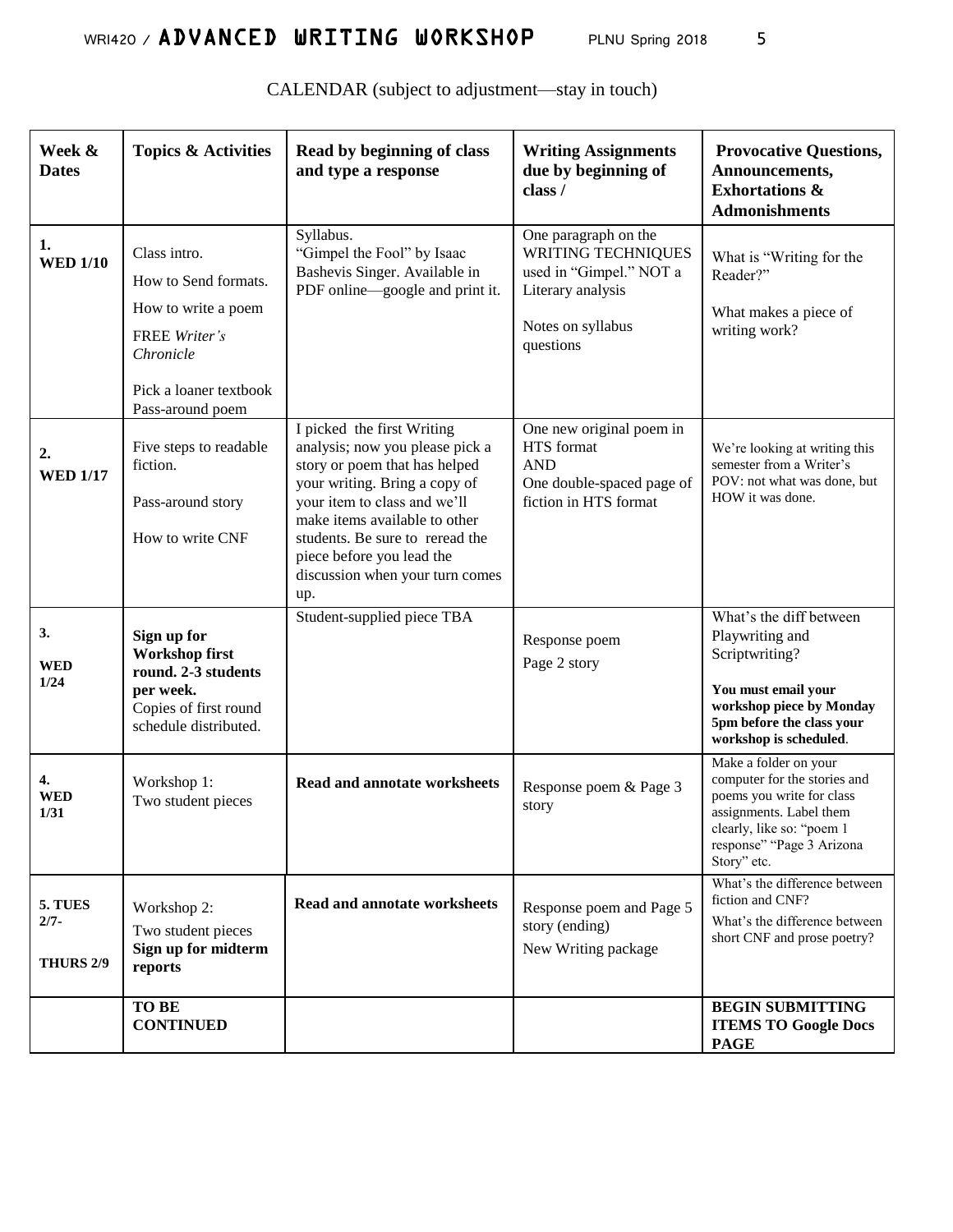#### **TWO SAMPLE STRUCTURED SEMESTER PLANS**

**(If you think you might work better with a structured plan for your semester writing output, use one of these or see me to work out a custom version that will suit you best)**

#### **I. FICTION FROM REAL LIFE**

**HOW IT WORKS: 1-3 page strictly autobiographical accounts on assigned topics are due on alternate Tuesdays and handed back within two days. By the following Thursday, a story based on the account is due. How closely the story follows the account is entirely up to the author. Due date ASSIGNMENT**

Autobiographical Account #1: an incident from childhood or early adolescence.

Short Story 1: based on Autobiographical Account I. First-person narrative.

AA # 2: A favorite anecdote involving family or friends.

SS # 2: Based on AA # 2. Third-person narrative.

AA # 3: A conflict or misunderstanding with another person which occurred previous to 2005/

SS # 3: Based on AA # 3. Omniscient narrative.

AA # 4: A memorable event from the recent past.

SS # 4: Based on a *classmate's* AA # 4. First- or third-person narrative.

AA # 5: A personal epiphany and the events surrounding it. Childhood to present.

SS # 5: Based on AA # 5. Any narrative style.

Final Project, complete draft. Revise any assignment, working toward a complete short story (5-12 pages) in the approved submission form. Any narrative style.

Final Project, two ready-to-mail stories, and portfolio due.

### **II. NARRATIVE POETRY FROM REAL LIFE**

**HOW IT WORKS: 1-3 page strictly autobiographical prose accounts on assigned topics are due on alternate Tuesdays and handed back within two days. By the following Thursday, a group of 1-3 poems (with drafts attached) based on the account is due. How closely the finished poems relate to one another or to the original autobiographical account is entirely up to the author.** 

#### **Due date ASSIGNMENT**

Autobiographical Account #1: a scene from early childhood (age 0-10)

Narrative Poem (s) 1: based on Autobiographical Account I. Rhyming poem, any style.

AA # 2: A favorite family anecdote about an ancestor.

NP # 2: Based on AA # 2. Free verse or rhyme, any style.

AA # 3: A conflict or misunderstanding with another person which occurred in early adolescence (age 11-15)

**\_\_\_\_\_\_\_\_\_\_\_\_\_\_\_\_\_\_\_\_\_\_\_\_\_\_\_\_\_\_\_\_\_\_\_\_\_\_\_\_\_\_\_\_\_\_\_\_\_\_\_\_\_\_\_\_\_\_\_\_\_\_\_\_\_\_\_\_\_**

NP # 3: Based on AA # 3. Two poems, one from each perspective. Free verse.

AA # 4: A memorable event from the recent past.

NP # 4: Based on a *classmate's* AA # 4. Sonnet, villanelle, sestina, or other formal poem.

AA # 5: A personal epiphany and the events surrounding it. Childhood to present.

NP # 5: Based on AA # 5. Any style.

**Final Project, complete draft. Revise all poems (including the abandoned ones) written since the beginning. Use approved submission form. Final Project, three ready-to-mail packs, and portfolio due.**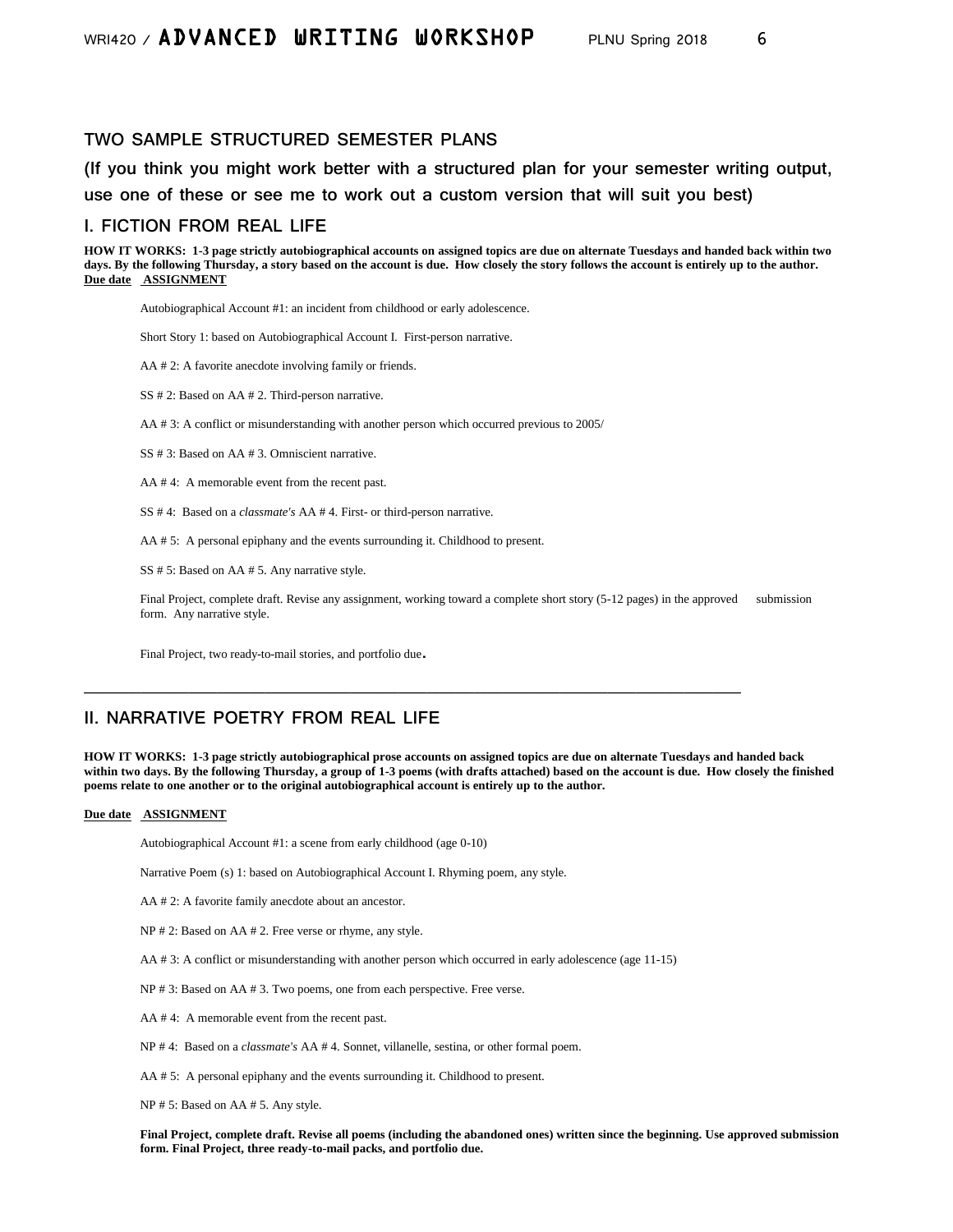Rick Hill 4951 Arroyo Lindo Ave San Diego CA 92117 (858) 270-5227 rhill@pointloma.edu

HOW TO SEND A POEM FOR PUBLICATION (Use this format for all your poem assignments)

> *Hey, lookit this cool format job—this poulet has been around the block a few times!* —Ronald McBardbird, Editor, *Poultry* Magazine

Set up your poem like this one With your name & address at the top Followed by the title in caps Either centered or flush left

If you have an epigraph Center your title And under it put the epigraph as shown above In italics and smaller type

Single-space unless publication guidelines say otherwise

Use black ink and avoid *fancy fonts:*  Courier, Times New Roman or Ariel 12 pt. type are best unless there's some good reason Not to use them, like fitting a long line on one line

Generally poems start at the left margin But you can center them Or have any configuration of indents You think necessary

It's best not to crowd pages, and if The poem continues past the first page You need to tell the reader whether the start Of the next page is the same stanza or a new one

If the stanza continues on next page, write, on the right: [CONTINUED, SAME STANZA] (include the brackets) If the next page starts a brand new stanza You can indicate it like so:

[CONTINUED, NEW STANZA]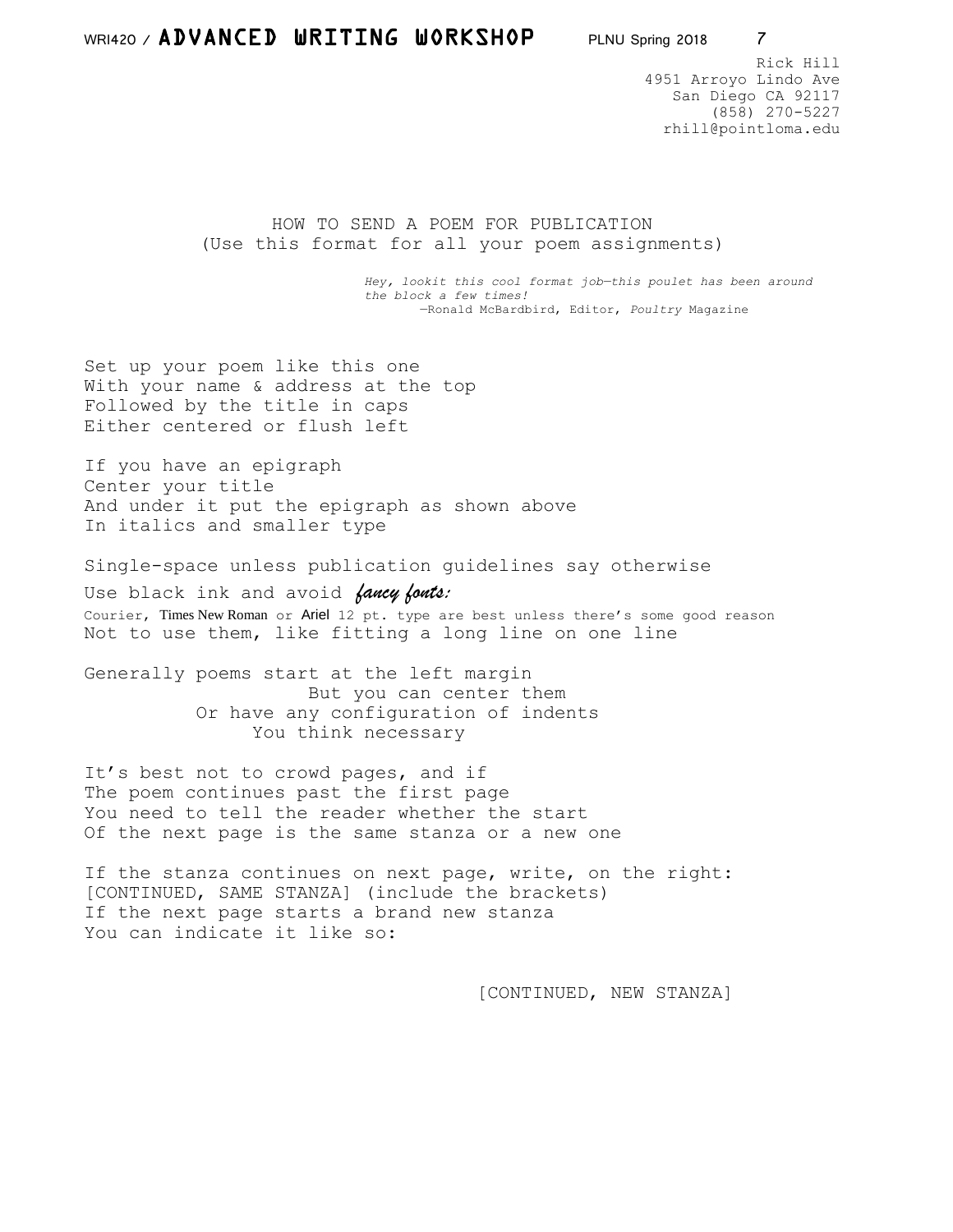Rick Hill / How To / 2 of 2

It's best if possible to not break stanzas between pages but Sometimes you just have to break them with "Continued, Same Stanza" Just indicate clearly what you're doing And there should be no problem

Send your real poem single-sided Rather than double-sided as this example And set up your second page as above with your name, a short title and the page number and how many pages total and oh yes if

 the poem has really long lines like this one indicate that the line is continuing by indenting as in this example (you can also tell that this is all one line in this poem because all the starts of my real lines are capitalized (not to say that you have to capitalize the starts of your lines)and that like the other stanzas, this one has four lines(not to say you have to have four-line stanzas in your poems), and remember that the magazine may break the long line in different places than you broke it in your manuscript, but it's no problem since you meant it to be all one line anyhow

Well that's About it Except that you don't have to write "The End" at The End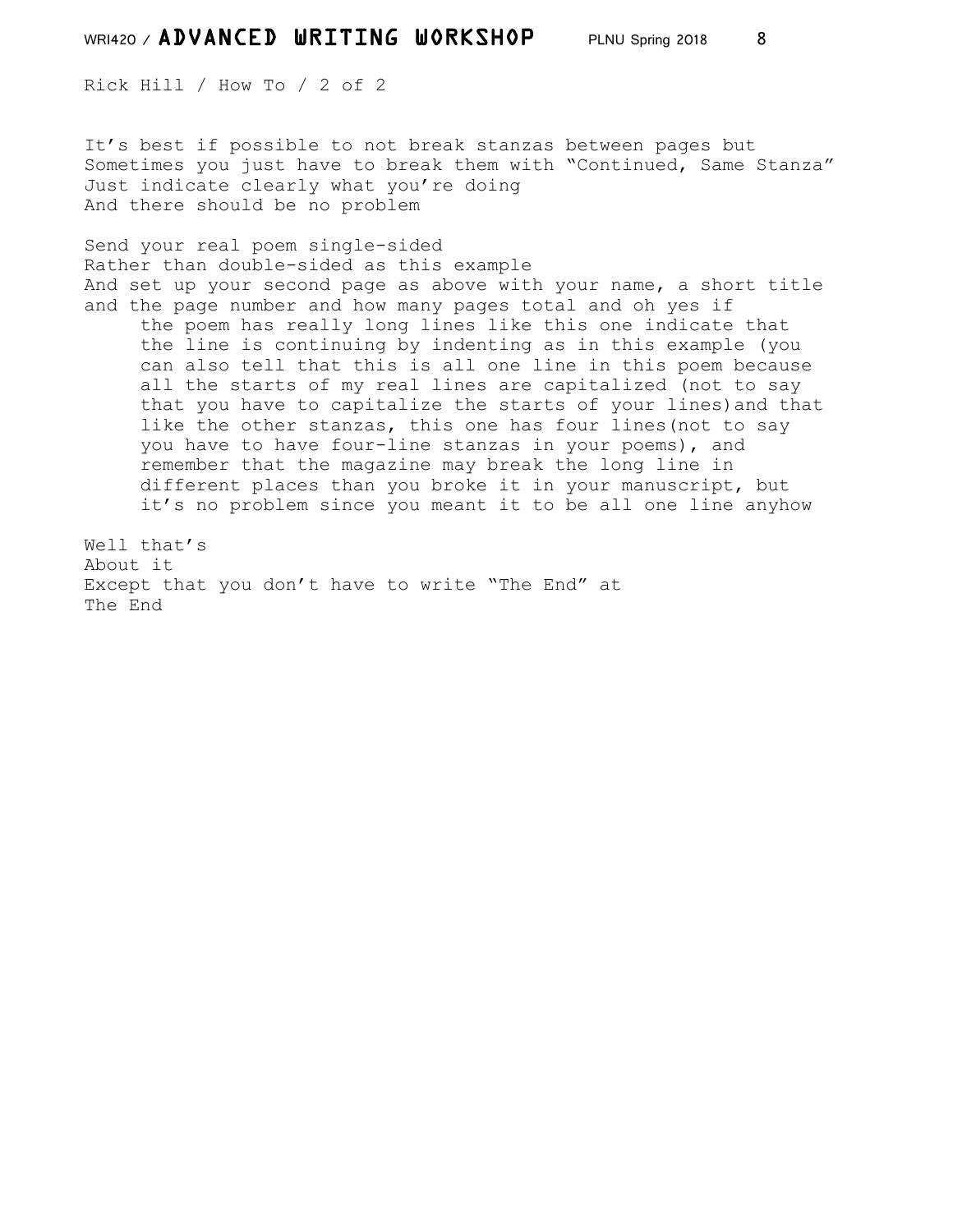Richard Hill About 850 words and the set of the set of the set of the set of the set of the set of the set of the set of the set of the set of the set of the set of the set of the set of the set of the set of the set of th 4951 Arroyo Lindo Ave. © Richard Hill San Diego CA 92117 (858) 270-5227 rhill@ptloma.edu

Here's How to Prepare and Send a Short Story Manuscript

by Rick Hill

This document is both an explanation and a model for submitting stories to magazines. You may see variations to my suggestions here and there, and you should always go by the guidelines of the individual magazines in the *Writers' Market*.

Starting in the top left corner, put your name, address, phone number, and e-mail, as I have on this page. If you use a pen name or nickname for the story, you'll type that under your title. Up here should be the name you cash checks by. Sometimes they ask for a social security number, too; if they don't ask, you don't need to include it.

In the top right corner, put the approximate number of words (rounding off in increments of 25) right after the word "About." Directly under your word count, type your name with a "©" (copyright symbol) in front of it. In Word, you can find the © under "Insert," then "Special Characters." The copyright symbol tells them you're offering North American serial rights, which means that if they buy it, they get to print it once for their money; then the rights revert back to you. Sometimes magazine guidelines say "buys all rights," which means they own the story forever and can print it all they want without even checking with you first. If the magazine you're sending to does have an "all rights," policy, then you have to decide if you want to sell them the story for all time. Usually it's worth it to do so in order to be published, especially for a new author. If you do decide to sell all rights, put the words "copyright optional" or "all rights offered" instead of your name and the little copyright sign. If you're sending a story that has already been published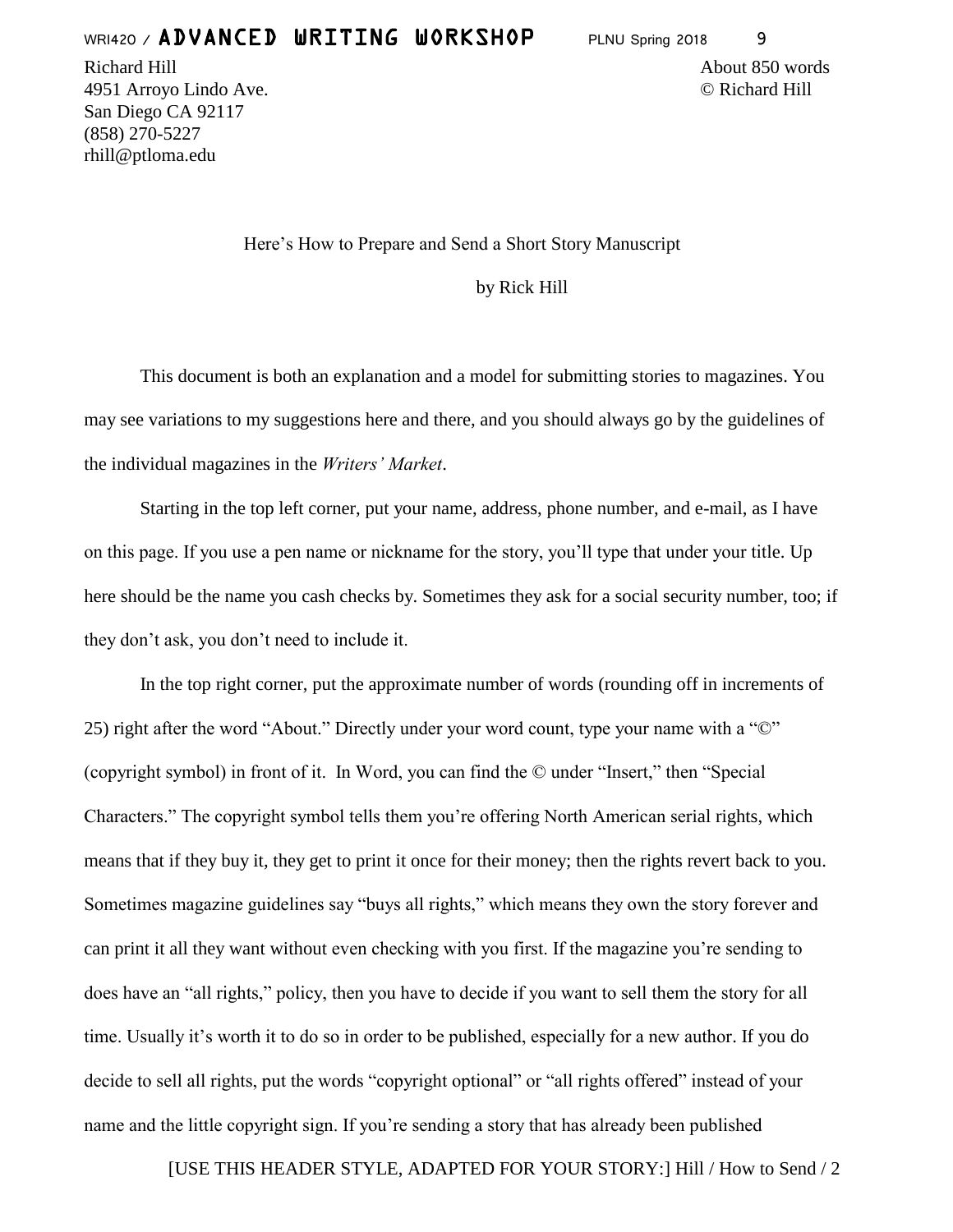WRI420 / ADVANCED URITING UORKSHOP PLNU Spring 2018 10 somewhere else (besides a school magazine) then put "reprint rights offered" and include a note on your cover letter telling the particulars of the previous publication.

Once you have the top matter squared away, space down to a bit above the middle of the page and center your title in a regular font (no caps, bold, italic, quote marks etc.). Underneath the title, center "by" (small "b") followed by the name you want used in the publication—either the same name as at the top, or a nickname, or a pen name. (Nick Danger? Lance Starfire? Tiffany La Amour? Sarah Shiloh?)

Now to format the body of the story. Double space again, go back to left justified, indent your first paragraph, and start typing. All stories should be sent double spaced, with one-inch margins, regular size type, and regular typing paper, on one side of the page. It's best not to right-justify text. A few neat handwritten corrections used to be okay, but in the age of computers, editors expect no crossouts or additions, and they're sticklers for well-proofread copy.

Starting with page two of your story, you should have a header with your last name, a short title, and the page number in the top right corner. Then just continue typing page after page with headers until the end. You don't have to write "The End" at the end, but you can if you want to.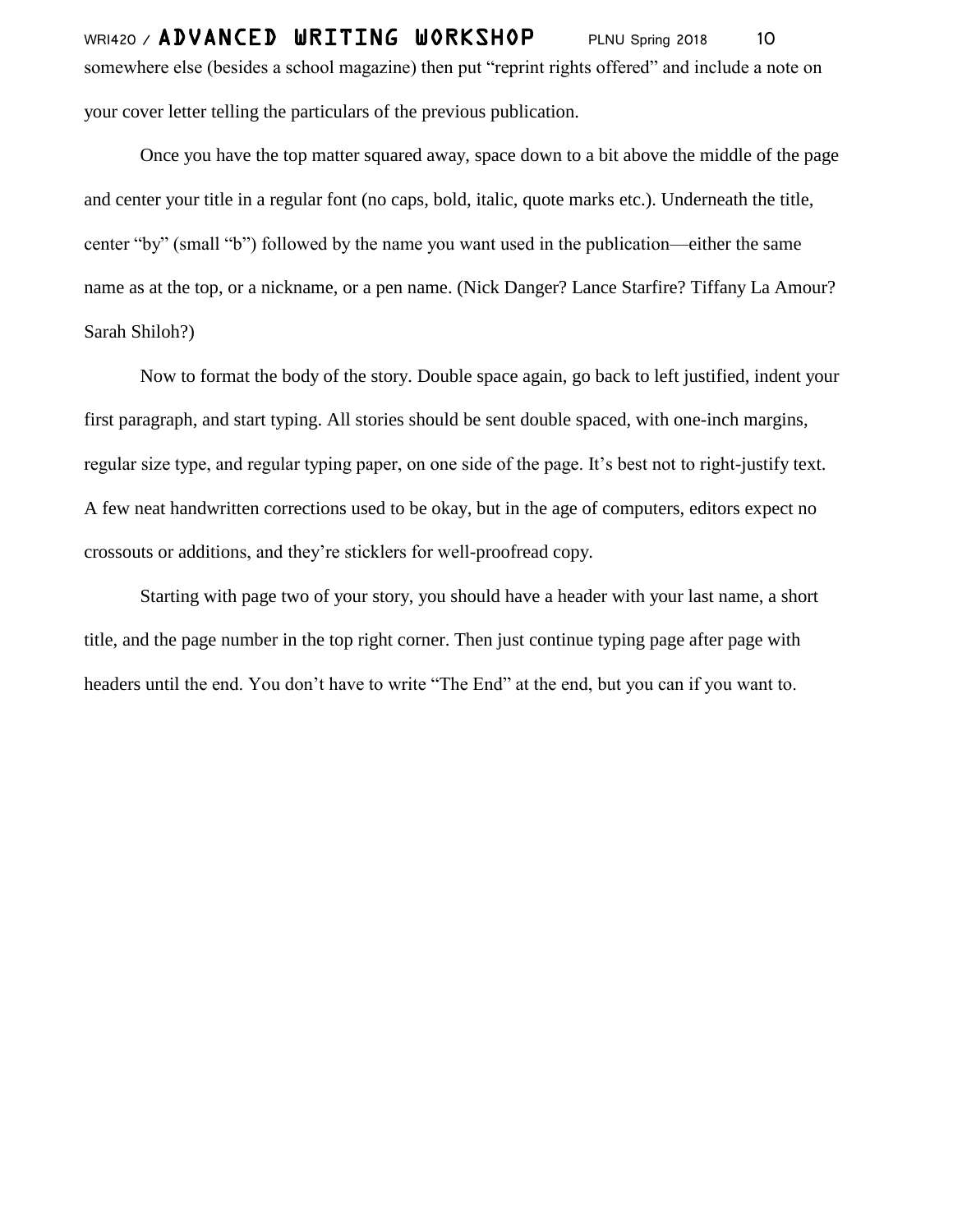Richard Hill About 625 words

4951 Arroyo Lindo Ave © Richard Hill San Diego, CA 92117 (858) 270-5227 rhill@ptloma.edu SS# XXX-XX-XXXX

> Here's How to Prepare a CNF Manuscript by Rick Hill

Here's a model for submitting all your CNF efforts in this class. This model will also work for submitting CNF to magazines. You may see variations to my suggestions here and there, and you should always go by the guidelines of the individual magazines in the *Writers' Market*, which may occasionally deviate from this default mode. But if you don't hear otherwise, this way will work, and, again, it is the required format for all class CNFs.

### **Getting the Heading Right**

Starting in the top left corner, you put your name, address, phone number, and e-mail. If you use a pen name or nickname for the piece, you'll type that under your title. Up here should be the name you cash checks by. Editors who pay for stories need a social security number; you might as well include it. For this class, you can use your student number instead.

In the top right corner, put the approximate number of words (rounding off in increments of 25) right after the word "About." Directly under your word count, type your name with a "©" in front of it (in Microsoft Word, typing a "(c)" will get you a "©". This copyright symbol tells the editor you're offering North American serial rights, which means that if the magazine buys it, they get to print it once for their money. Sometimes magazine guidelines say "buys all rights," which means they own the story forever and can print it all they want without even checking with you first. If the magazine you're sending to does have an "all rights," policy, then you have to decide if you want to sell them the story for all time. Usually it's worth it to do so in order to be published, especially for a new author. If you do decide to sell all rights, put the words "copyright optional" or "all rights offered" instead of your name and the little copyright sign.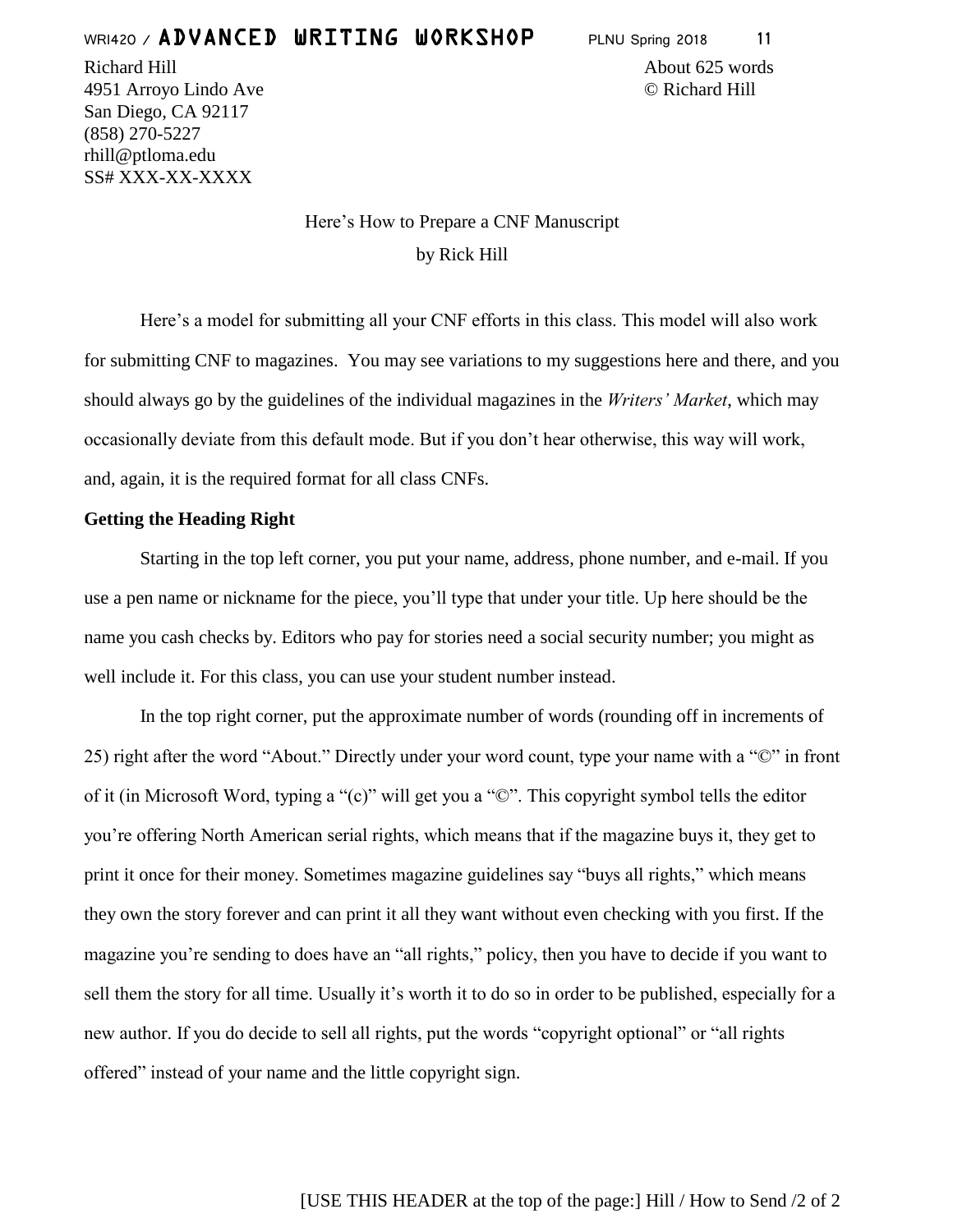### **How to Title**

Once you have the top matter squared away, space down a few double spaces to a bit above the middle of the page and center your title in a regular font (no caps, bold, italic, quote marks etc.). Underneath the title, center "by" (lower-case b) followed by the name you want used in the publication—either the same name as at the top, or a nickname, or a pen name.

Now you get to the body. Double-space again, go back to left justified, indent your first paragraph, and start typing. All submissions to magazines should be sent double spaced, with one-inch margins, regular size type, and regular typing paper, on one side of the page. It's best not to full-justify text. A few neat handwritten corrections used to be okay, but in the age of computers, editors expect no crossouts or additions, and they're sticklers for well-proofread copy. Your CNF may use subheads, as this model does, if they work well.

#### **Second Page Header**

Starting with page two of your story, you should have a header with your last name, a short title, and the page number in the top right corner. Some people put the short title on the right and the page number on the left. Either way is okay; just be consistent. After the header, simply continue typing page after page with headers until the end. I used double-side printing in this example and you can double-side your class assignments to save paper, but when you send to editors, you should print on one side of the page only (this makes it easier for them to read and to make copies if they need to). When you get to the end of the piece (as I have gotten to the end of this model) you should either write "The End" or the symbol # # #, like so:

# # #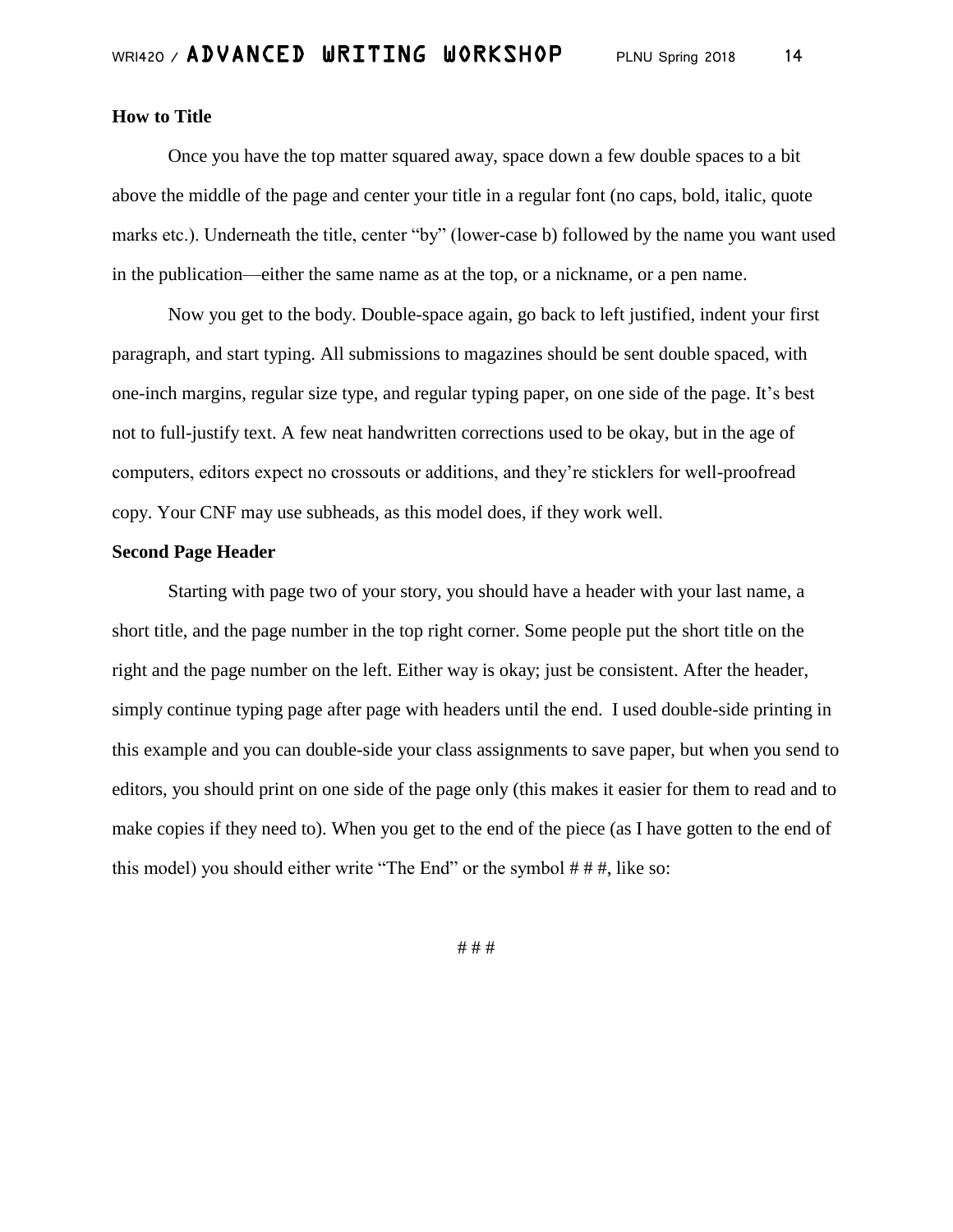## **A BASIC FORMAT FOR PLAYSCRIPTS**

by Rick Hill

*Characters:*

DR. HILL, a professor BILL ORBIE, a 9th year senior DORA SLOE, a serious junior FRED FELTIS, an energetic freshman

*Scene 1: In the classroom, right before class begins*

DR. HILL: Bill, it's great to see you have a stapler for class today.

BILL: Uh, it's Dora's. I just borrowed it a minute to fix my skateboard.

DR. HILL: Well, where's YOUR stapler, then?

DORA: Please don't hit him, Dr. Hill. He has a plate in his head. That's why he's so basic.

DR. HILL: Hit him? I've never hit anyone--

BILL: I got it when I was in Freshman Writing back in '08. I kept forgetting to use my spell checker. It was an accident, though. Dr. Johnson is a nice lady, really. Just a little excitable. She should be out of jail soon.

DR. HILL: Hmmm. Well, anyhow, I wanted to make sure you both knew how to set up a playscript. First you center your title up at the top. And make sure you put your name, a short title, and the page number at the top right side of every page after page 1. Uh, what are you writing, there, Dora?

DORA: I'm taking notes, using fiction technique! [*reading from notebook*] "'First you center your title up at the top,' Dr. Hill exclaimed as he strode majestically to the blackboard."

BILL: Uh, Who's Dr. Jill? Is it time for lunch yet, Dora?

DR. HILL: I'm Dr. Jill. I mean, I'm Dr. Hill. But let's get back to---wait a minute! Who's this?